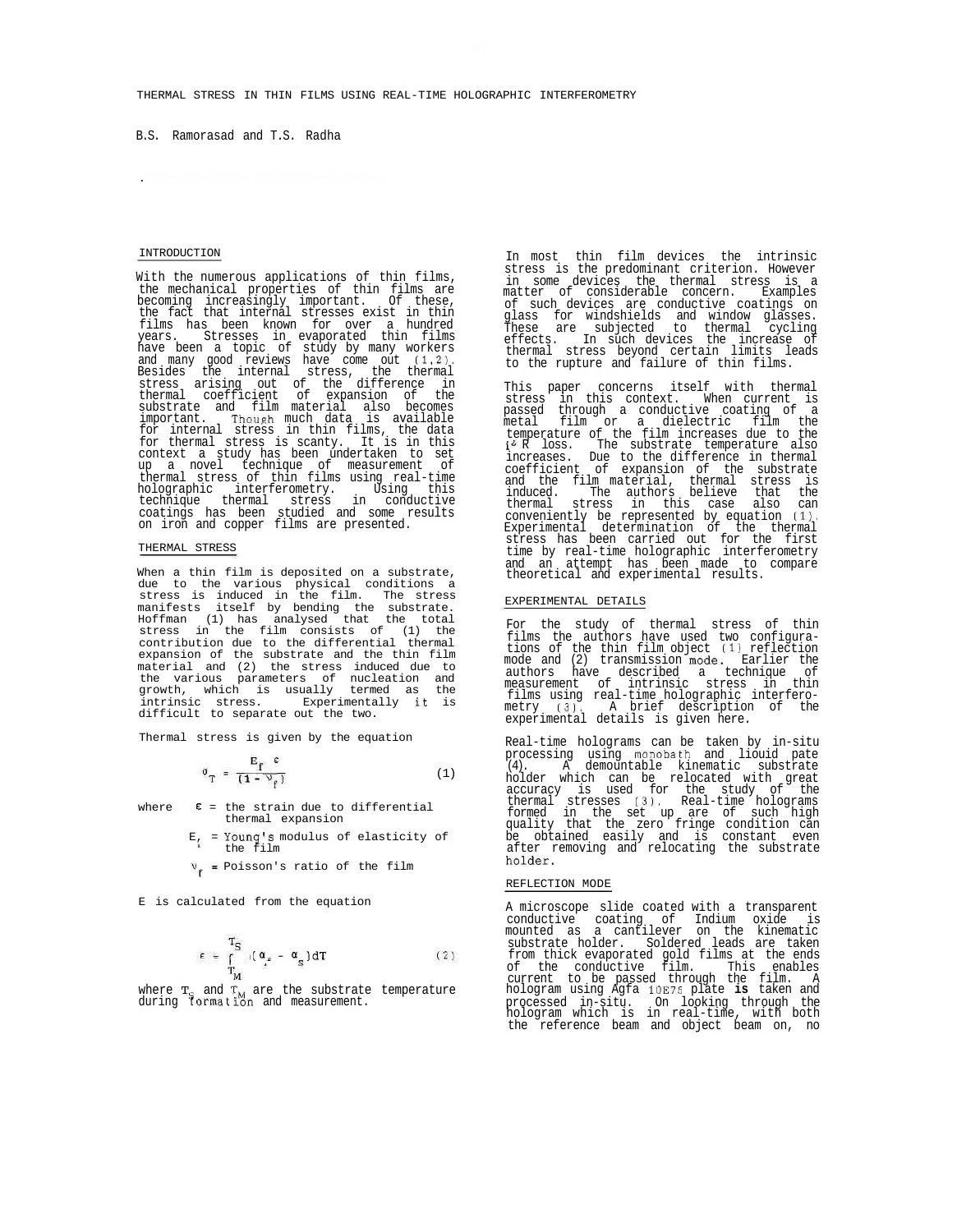fringes are seen on the substrate. The hologram is moved in its own plane using an X-Y translation stage. Straight interference fringes are superimposed on the object scene. Passing current in the film causes a rise<br>in temperature of the film due to  $i^2$  R dissipation. This results in an expansion of the thin film and the substrate. Initially a shift in the fringes on the cantilever is<br>observed. As the current is increased observed. As the current is increased temperature rises and the cantilever bends. It is observed that there is a change in the curvature of the fringes. At higher currents distorted fringes are seen. At still higher currents the film ruptures and most often the substrate breaks.

Figure 1 shows the typical experimental results (5). The distortion in the fringes can be attributed to the non-uniformity of film thickness which results in a non-uniform resistivity. Fringes seen at the loading end of the cantilever are due to the relaxation of the loading which occurs if suffi-cient time is not allowed between fixing the cantilever and taking the hologram.

## TRANSMISSION MODE

In the former case the substrate holder had a metal background and due to the temperature change of the substrate the background would also get heated and show distorted fringes. A refinement of the technique has been made by having only a vertical post on the demountable substrate holder on which the cantilever substrate can be fixed. Now it is possible to transmit the object beam through the substrate. Instead of transpa-rent microscope slides used in previous experiments slides ground on one side with carborundum 120 grade abrasive has been used as the substrate. Metal films of iron and copper **of** different thicknesses have been coated on these substrates. Leads have been attached using conductive silver paint. A copper-constantan thermocouple is also copper-constantan thermocouple is also<br>attached on the film for the measurement of temperature. A Hewlett Packard 5 1/2 digit multimeter is used for the measurement of the thermo emf.

Real-time holograms are taken as described earlier. Increasing voltages applied to the thin film results in the bending of the cantilever which is manifested in increasing number of fringes from the free end. observed<br>through the hologram. For different voltages through the hologram. For different voltages the temperature of the substrate and the number of fringes are noted. Figure 2 shows experimental results for an iron film.

The theoretical thermal stress is calculated from the equation (1) . The values of the coefficient of thermal expansion, Young's modulus of elasticity and the Poisson's ratio is taken from the tables.

Experimental thermal stress is calculated as follows.

For a cantilever

$$
F = \frac{3E I}{1^3} \Delta \tag{3}
$$

where F is the force causing the maximum deflection A at the free end of the cantilever. 1 is the length of the cantilever and I is the moment of inertia given by

## **12**

where b is the width of the substrate and h is the thickness of the substrate.

$$
\mathbb{P} = \frac{3 \text{ Bb} \text{h}^3}{12 \text{ l}^3} \Delta = \frac{\text{Eb} \text{h}^3}{4 \text{ l}^3} \Delta
$$

Thermal stress of the film

 $\sigma_{\rm T}$  = Force per unit area of the film

$$
\frac{\text{E}\,\text{tah}^3}{4\,\text{1}^3\,\text{b}\,\text{h}_\text{f}}\,\Delta
$$

where  $h_{\epsilon}$  = thickness of film

$$
\sigma_T = \frac{E \, h^3}{4h_e \, l^3} \, \Delta \tag{4}
$$

To prove that the stress in the film causes<br>the bending of the cantilever a glass slide bending of the cantilever a glass slide without the film is subjected to a temperature change. No fringes are observed for the reason that holographic interferometry is less sensitive to in-plane displacement. The thermal coefficient of expansion mismatch causes the bending to occur.

The deflection of the substrate is measured in terms of the fringes that occur on the substrate for different temperatures. Theoretical and experimental results for iron and copper films are compared and presented in Tables 1 and 2.

## CONCLUSION

From tables 1 and 2 it can be observed that there is a fairly good agreement between the theoretical and experimental thermal stress values measured using real-time holographic interferometry. The small deviations occur because of the ambiguity in the counting of the fractional fringe and the measurement of the temperature. It has been demonstrated here that thermal stress can be quanti-<br>tatively measured using holographic holographic interferometry. Though it has been applied to the case where thermal stress predomi-nates over intrinsic stress, it is believed that it would be equally applicable where the total stress includes both types of stresses.

# REFERENCES

- 1. Campbell, D.S.. 1963. Electron. Reliab.<br>microminiaturisation, 2. 207-213.
- 2. Hoffman, R.W., **1966,** Physics of Thin films, Eds. Hass, G. and Thun, R.E., 3, **211-269,** Academic Press, New York.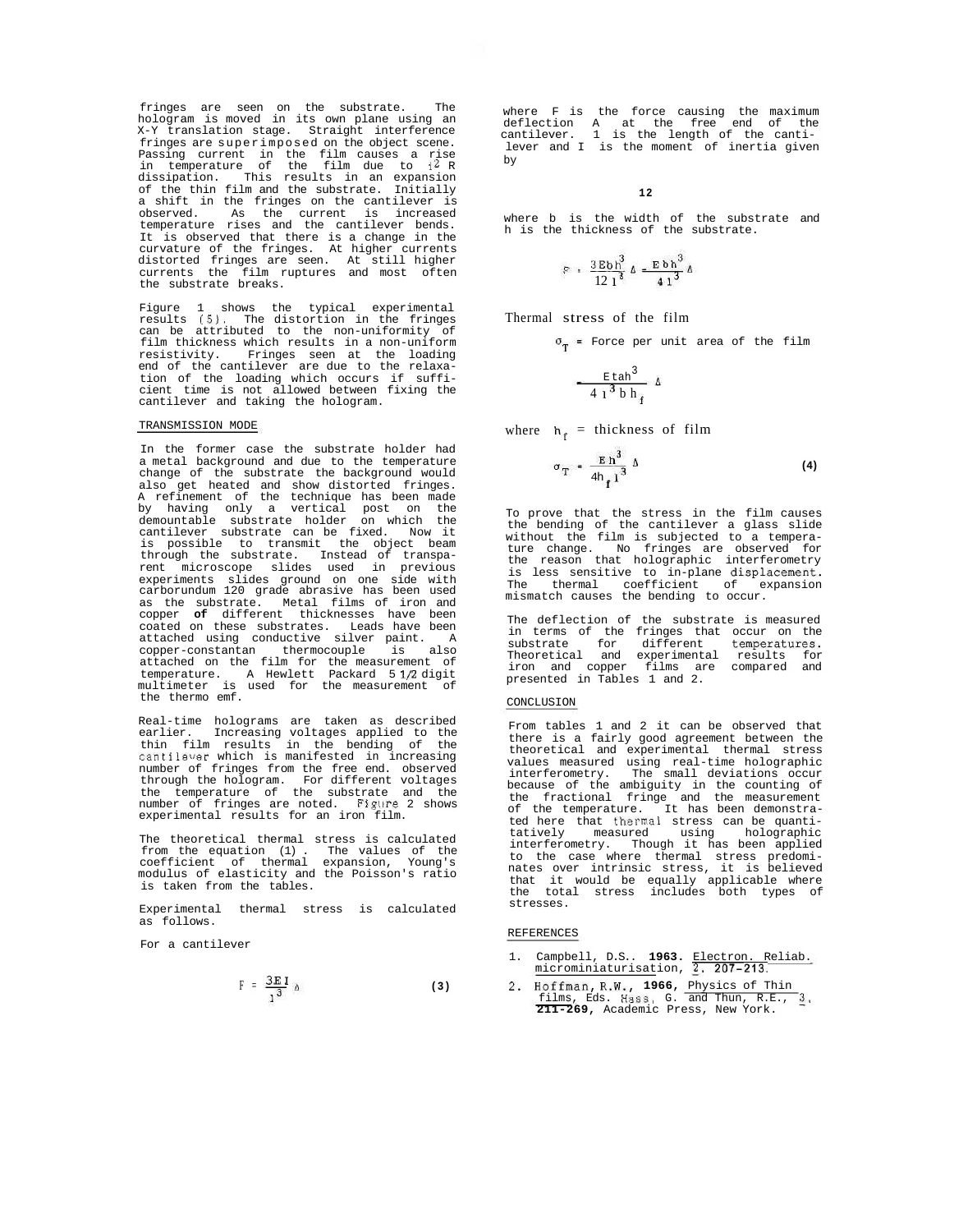3. Ramprasad, B.S.. and Radha, T.S., Thin Solid Films, 51, 335-338. 1978 Ramprasad. B.S., 1987, Ph.D, Thesis (Indian Institute of Science).

4. Hariharan, P.. and Ramprasad. B.S., 1973.<br><u>J. Phys. E.</u> 6, 669-71.

| AT °C | Theoretical<br>(equation 1)<br>$\sigma_{\rm T_c}$<br>dynes per cm <sup>2</sup><br>x 10 | Number of<br>fringes | Experimental<br>$\sigma_{\tau}$ (equation 2)<br>x $10^{2}$ dynes per cm <sup><math>\approx</math></sup> |
|-------|----------------------------------------------------------------------------------------|----------------------|---------------------------------------------------------------------------------------------------------|
| 8.5   | 37.79                                                                                  | 1                    | 36.2                                                                                                    |
| 18.1  | 80.02                                                                                  | $\mathfrak{2}$       | 72.4                                                                                                    |
| 35.75 | 158.01                                                                                 | $\overline{4}$       | 144.8                                                                                                   |
| 44.8  | 198.01                                                                                 | 5.5                  | 199.0                                                                                                   |
| 60.5  | 267.0                                                                                  | 7                    | 253.0                                                                                                   |
| 73    | 322                                                                                    | 8.5                  | 307.0                                                                                                   |
| 85    | 375                                                                                    | 10                   | 362.2                                                                                                   |
| 100.5 | 444.2                                                                                  | 12                   | 434.0                                                                                                   |
| 116   | 512                                                                                    | 14                   | 506                                                                                                     |
| 136   | 601                                                                                    | 17                   | 615                                                                                                     |

TABLE 1 - Comparison of theoretical and experimental thermal stress for iron film

Substrate length 5 cms, thickness 0.115 cm, iron film thickness 300 A.

|  |  |  |  |  |  |  | TABLE 2 - Comparison of theoretical and experimental thermal stress for copper film |  |  |  |  |  |
|--|--|--|--|--|--|--|-------------------------------------------------------------------------------------|--|--|--|--|--|
|--|--|--|--|--|--|--|-------------------------------------------------------------------------------------|--|--|--|--|--|

| $\mathfrak{o}_C$<br>AT | Theoretical<br>$\sigma_{\rm T}$ (equation 1) | Number of | Experimental<br>$\sigma_{\rm T}$ (equation 2) |  |  |
|------------------------|----------------------------------------------|-----------|-----------------------------------------------|--|--|
|                        | $\text{cm}^2$<br>x 10<br>dynes per           | fringes   | x 10 dynes per cm <sup>2</sup>                |  |  |
| 4.5                    | 7.128                                        | 1.5       | 7.38                                          |  |  |
| 8                      | 12.672                                       | 2.5       | 12.3                                          |  |  |
| 11.75                  | 18.612                                       | 3.5       | 17.22                                         |  |  |
| 16.5                   | 26.132                                       | 5.5       | 27.06                                         |  |  |
| 23.0                   | 36.432                                       | 7.5       | 36.9                                          |  |  |

Substrate length 5  $\text{cms}$ , thickness 0.11 cm, copper film thickness 200  $\Lambda$ .